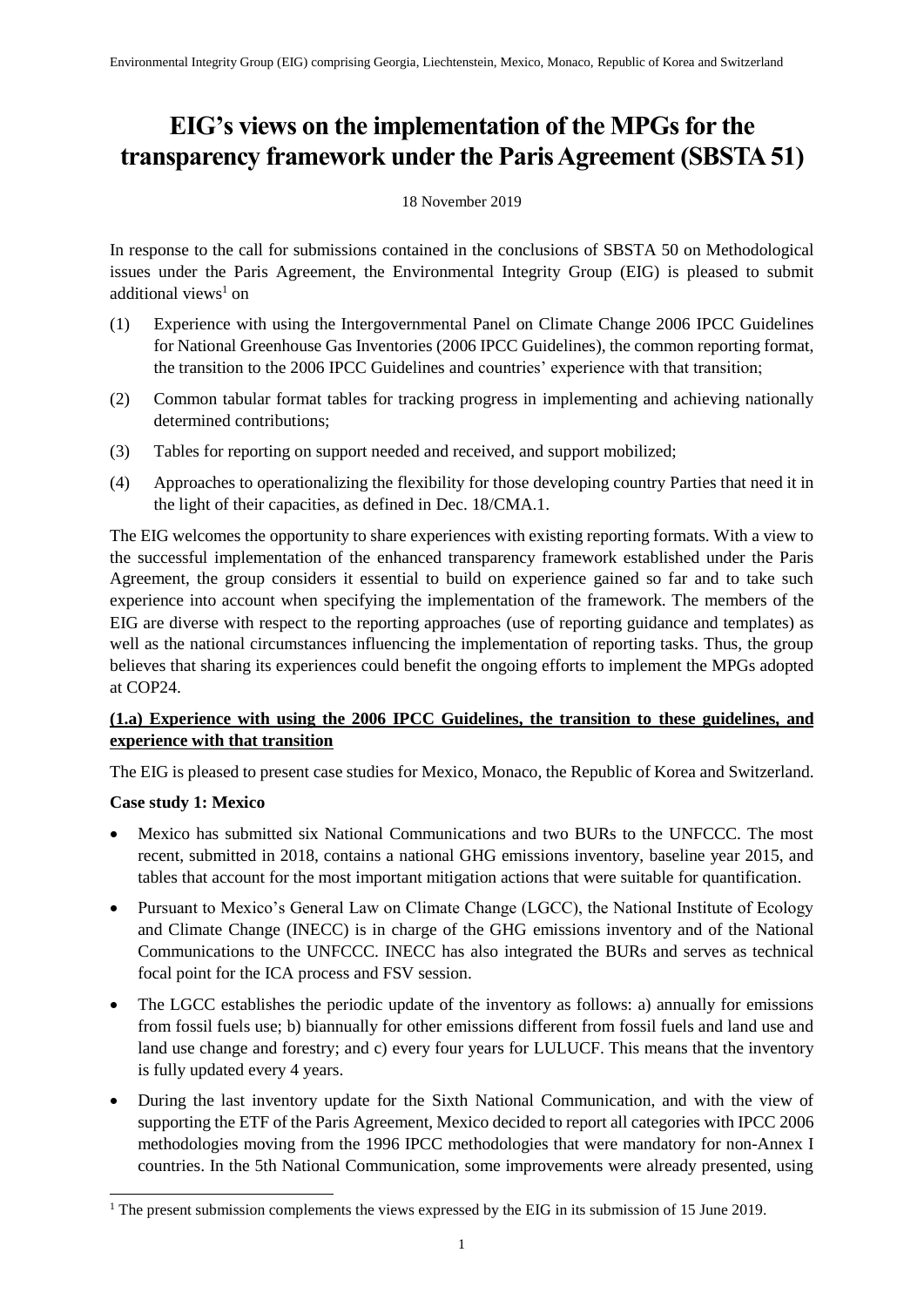IPCC Good Practice Guidance, and thus the migration to 2006 IPCC methodologies was a gradual process. Also, Mexico presented the time series 1990-2015 with a consistent methodological approach. It is foreseen that a tracking system for mitigation actions will be developed based on 2006 IPCC methodologies as well.

- The process to fully move from IPCC 1996 to IPCC 2006 methodologies took approximately 3 years; the process was supported partially through the GEF resources allocated to Mexico for the Sixth National Communication. Mexico also had to allocate INECC's personnel and resources to be able to create necessary expertise in the country.
- In the Sixth National Communication, for the first time, Mexico estimated the uncertainties of the inventory using a Tier 1 approach. The exercise was rather complicated, primarily because a great number of the activity data collected for the inventory doesn't include the necessary information to estimate uncertainty ranges. It was necessary, in many cases, to use the default data proposed by the IPCC, acknowledging that this data most certainly does not reflect national circumstances. Mexico would like to underscore that this issue does not seem to have an easy solution, since it would be rather expensive to collect data in many sectors that would be robust enough for proper uncertainty analysis.
- The technical team of INECC was trained by the GHG Management Institute, based in Canada, in the following courses: 501 IPCC: Introduction to Cross-Cutting Issues (15 persons); 511 IPCC: Energy (3 persons); 521 IPCC: Industrial Processes and Other Product Use (4 persons); 531 IPCC: Agriculture (4 persons); 541 IPCC: Forestry and Other Land Uses (2 persons); 551 IPCC: Waste (5 persons).
- In addition, consultants were hired for data collection from agriculture, livestock, industrial processes, oil and gas, and for the uncertainty analysis.
- In order to engage stakeholders in the inventory assessment, 5 workshops were conducted at the beginning of the inventory update to gather data and advice from experts, and at the end to present results. Special working groups were established with the National Commission for Forests and with PEMEX (the national oil company). Meetings were held with industrial chambers, such as Iron and Steel, Cement, Paper, and Chemical Industry.
- Regarding QA/QC, Mexico developed a Quality Control System for the inventory. This system includes an internal QC process, mainly consisting of documentation procedures and a peer review process. The QA was done with experts from the UN roster that were hired through the Sixth National Communication project.
- Regarding IPCC 2006 methodologies, new gases need to be reported (fluorinated gases). Mexico was able to report them due to a project conducted by UNIDO in Mexico for the Montreal protocol work. It is foreseen that additional support will be needed for ensuing reporting periods. Other efforts to implement IPCC 2006 include the reporting of  $N_2O$  from new sources (caprolactam, glyoxylic acid) and  $CO<sub>2</sub>$  (titanium dioxide); activity data for these categories were only available through industry interactions through an industry study (but a formal process is not yet established).
- Main challenges that still remain by category:
	- o Land: activity data comes from maps of land use cover developed by the National Institute for Statistics; however, further work is required to better inform emissions trends throughout the time series. INECC is exploring the use of other methodologies that could rely on better resolution satellite data. Regarding emission factors, better algorithms are needed to cover different vegetation in Mexico. The country is still working on the representation of wetlands, particularly to assess coastal vegetation appropriately.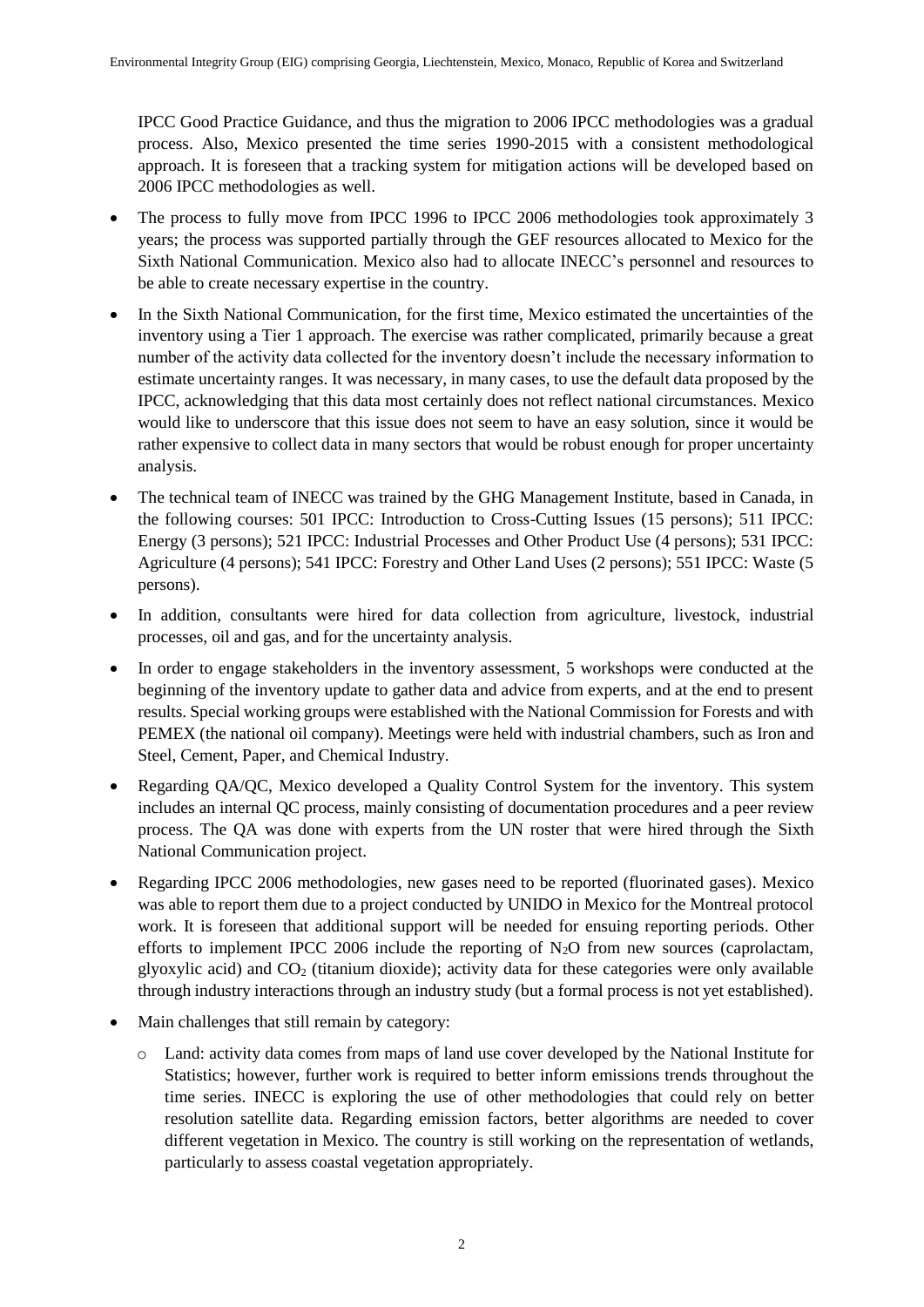- o Livestock emissions (enteric fermentation) resulted as a key category that is estimated with Tier 1 method, and thus the TTE recommended to estimate national emission factors; however, it has not been possible to conduct such a study due to diversity of climate and animal populations in the country, resulting in high costs. Also, since there are no mitigation options for enteric fermentation (Mexico has explored some, but these still seem unsatisfactory for the country), national experts don't believe that allocating resources for this would be cost-effective for mitigation policy.
- o IPCC 2006 methodologies require the reporting of emissions coming from the electronic industry; however, INECC was not able to obtain activity data (i.e. production of electronic screens at individual production plants). Some flexibility should be considered for reporting new categories, particularly when there are no default options in the IPCC guidelines.

### **Case study 2: Monaco**

- Monaco is pleased to present information on the implementation of the 2006 IPCC Guidelines by the second smallest country in the world and consequently in a context of a small inventory team.
- The main difficulties to implement the 2006 IPCC Guidelines was to collect data for the new sectors which was not available in the national statistics, and to adapt some methodologies to national circumstances.
- However, this work was undertaken as part of the regular inventory improvement program and it did not present any significant difficulties.
- The changes that have occurred in the national system in Monaco are not due to the improvement of methodologies, but to reinforce the quality of the data and reports, and to improve the procedures and the calculation tools.
- Therefore, when human resources are limited, the switch to the new guidelines has to be planned well to take into account the differences and to get a grasp of how the new tools work.

#### **Case study 3: Republic of Korea**

- In order to monitor and track progress made in implementing and achieving national greenhouse gas (GHG) reduction targets, it is required and considered essential to compile the GHG inventory on a regular basis based on a national GHG Measurement/Reporting/Verification (MRV) system with associated competent institutions.
- In the case of the Republic of Korea, pursuant to the Framework Act on Low Carbon, Green Growth (April 2010)」, the Greenhouse Gas Inventory and Research Centre (GIR) is in overall charge of tasks related to the national GHG inventory. GIR, on an annual basis, compiles and reviews the sectoral inventory data, as estimated by the responsible ministries in accordance with the Revised 1996 IPCC Guidelines for National Greenhouse Gas Inventories, and finalizes the data following the deliberations of the National GHG Inventory Management Committee<sup>2</sup>. Afterwards, GIR publishes the approved national GHG inventory and regularly submits the pertinent information through its national communication and biennial update report.
- The Republic of Korea is currently in the gradual transition of applying the 2006 IPCC Guidelines into its national GHG MRV system as outlined below:

<sup>1</sup> <sup>2</sup> The Management Committee is the decision-making body that approves the final draft of the national GHG inventory, country-specific emission/removal factors, etc. submitted subsequent to the consultation of the Working Group. The Management Committee, chaired by the Vice Minister of Environment, is an association of no more than 15 commissioners comprising director general-level officials from the sectoral responsible ministries and Statistics Korea (KOSTAT), as well as experts from academia and the public sector that have been recommended by the responsible ministries.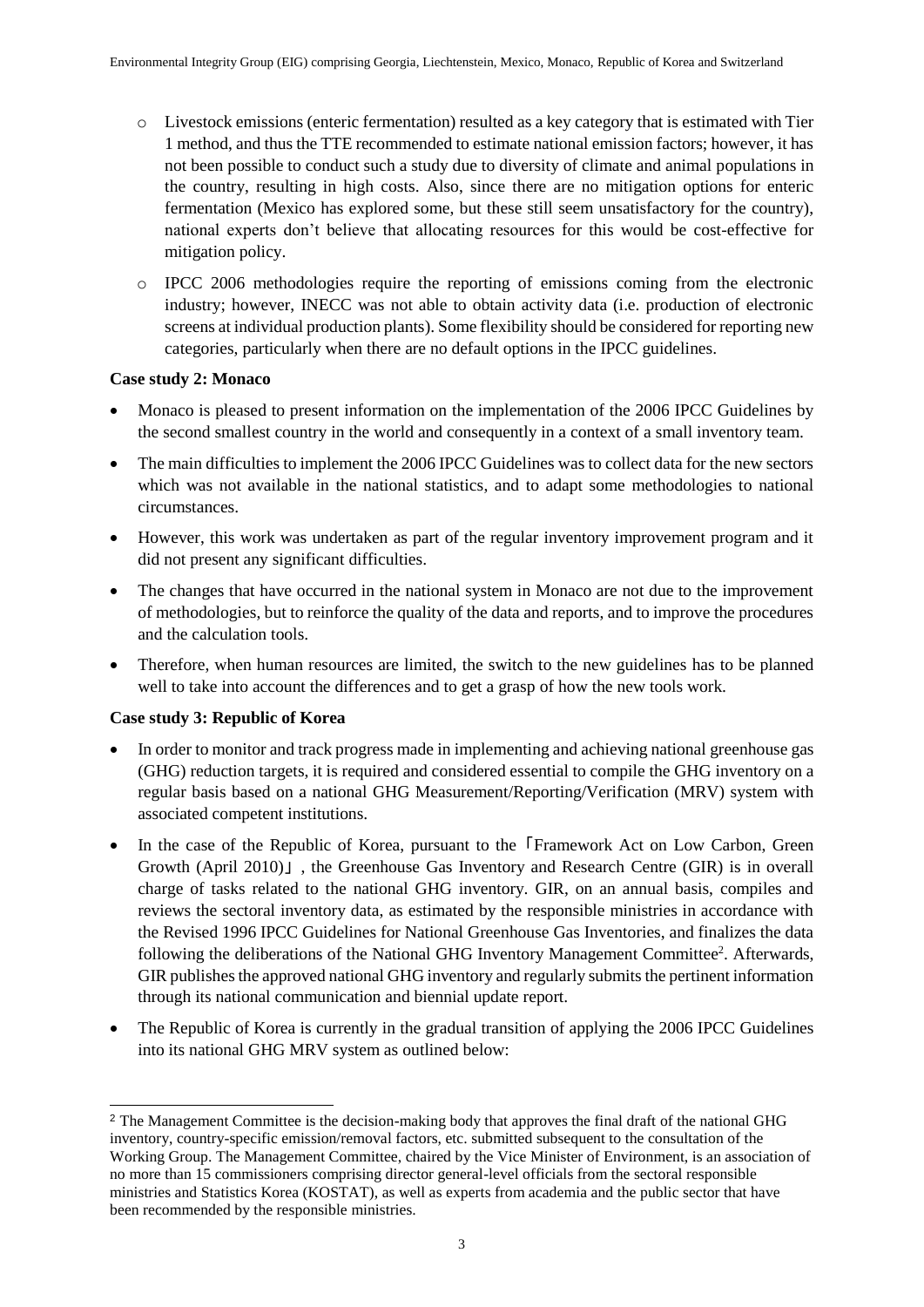- o Legal and institutional arrangements have been established, e.g.「Basic Plan for the adoption of the 2006 IPCC Guidelines for National Greenhouse Gas Inventories for the National GHG Inventory (August 2014)」,「Master Management Plan for the National GHG Inventory (2015~2019) (June 2015)」;
- o A roadmap for the adoption of the 2006 IPCC Guidelines has been prepared and estimation trials are underway;
- o The IT system for data management is being developed; and
- o Relevant activity data as well as country-specific emission factors are being examined in accordance with the five-year mid-term Implementation Plan aimed at quality improvement.
- o It is noted that the classifications not only of the national GHG inventory based on the 2006 IPCC Guidelines but also of the national statistics used for activity data such as the energy balance need to be further disaggregated and/or re-categorized according to the classification of the mitigation policies and measures (e.g. ETS and non-ETS) for domestic use. This allows the national GHG inventory to be utilized efficiently to monitor the effects of the mitigation policies and measures (e.g. the Korean Emissions Trading System) in achieving the Party's nationally determined contribution (NDC).
- The Republic of Korea's national GHG inventory system, backed up by its legal and institutional framework, has helped make continuous quality improvements to the inventory as well as respond to various external changes including methodologies. Based on this experience, GIR, in collaboration with the UNFCCC Secretariat, has been operating the international GHG inventory training program for capacity building in developing countries, the 'UNFCCC-GIR-CASTT Programme on Greenhouse Gases.'

#### **Case study 4: Switzerland**

- Switzerland started implementing the 2006 IPCC Guidelines in the run-up to its 2013 inventory submission. The main challenge perceived was the allocation of data according to the new category structure which involved a substantive investment in time. This mainly concerned the LULUCF sector and IPPU, where additional categories called for a different disaggregation of data or an allocation to a new category (e.g. non-energy use of fuels).
- No changes to institutional arrangements or human resources were necessary; however, all data providers had to actively familiarize themselves with the new guidelines in advance.
- Benefits from the switch to the 2006 IPCC Guidelines arose where the quality of emission estimates improved due to better methodologies, updated default emission factors in the tier 1 approach or more detailed explanations in the guidelines with regard to good practice. In addition, in several instances (e.g., non-energy use of fuels, solid waste disposal sites, various categories in IPPU) the new methodologies contained in the 2006 IPCC Guidelines facilitated estimation of sources or sinks.
- During the implementation of the transition, very helpful guidance was provided by the IPCC Primer document (IPCC 2008: 2006 IPCC Guidelines for National Greenhouse Gas Inventories – A primer. Prepared by the National Greenhouse Gas Inventories Programme. Publisher: IGES, Japan). In this document, all important changes between 1996 and 2006 guidelines are documented and detailed information related to differences in categorisation can be found. After the initial transition to the new guidelines, further improvements were implemented following the annual review cycles.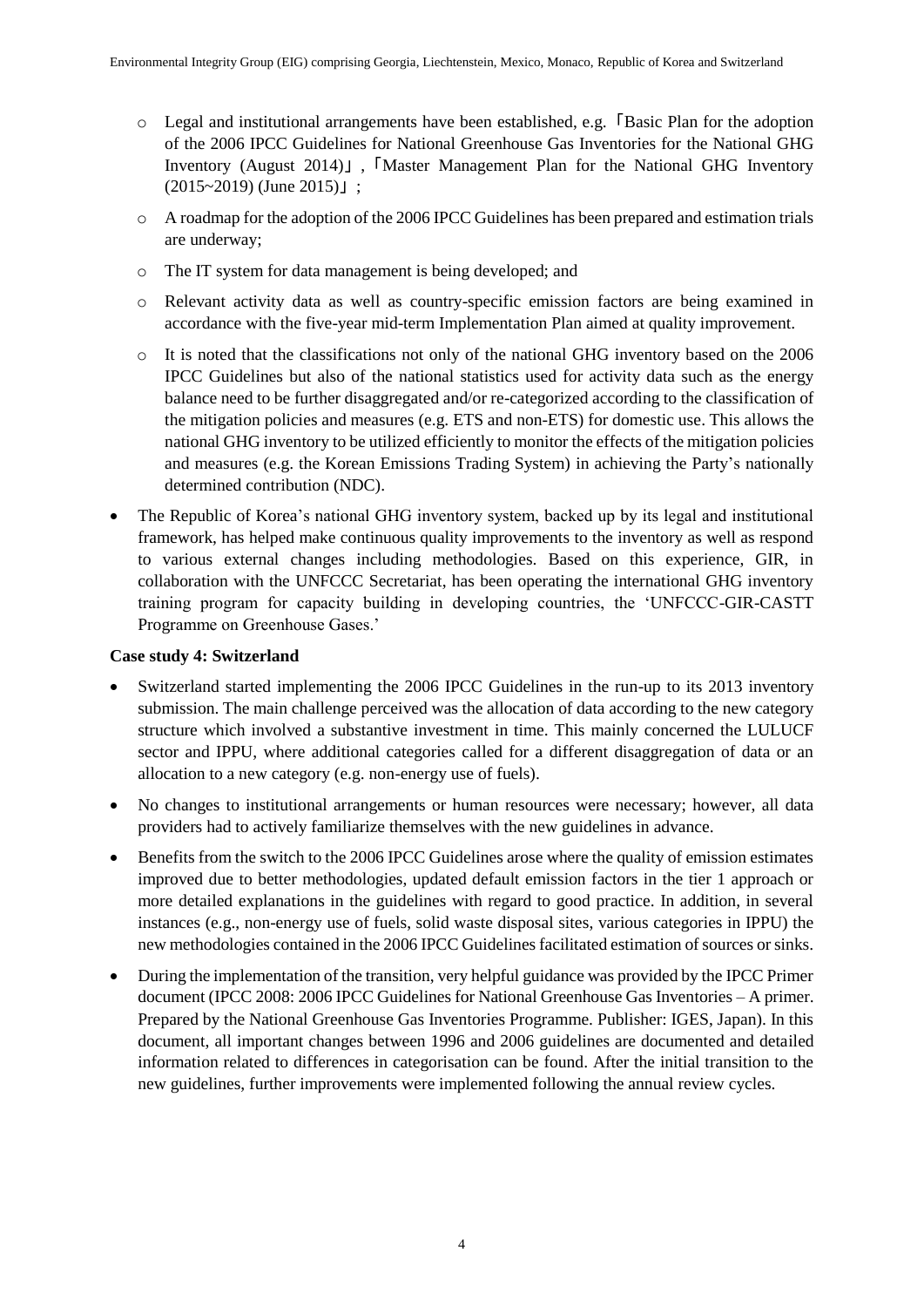## **(1.b) Experience with the common reporting format (CRF) for GHG inventories, including experience-based remarks relating to the implementation of the ETF and the promotion of enhanced reporting by Parties**

The EIG is of the view that one single set of tables, applicable to all Parties, should be developed in order to facilitate improved reporting and transparency over time. For several reasons, and as already indicated in its previous submission, the EIG considers the common reporting format (CRF) tables<sup>3</sup>, as presently used by developed country Parties for GHG inventory reporting, the most appropriate basis on which to build.

The CRF tables follow the same sectoral structure as is defined in the MPGs (see the Annex to Dec.18/CMA.1, paragraph 50: "Each Party shall report the following sectors: energy, industrial processes and product use, agriculture, LULUCF and waste"). For reporting according to the MPGs, LULUCF data are needed separately from agriculture data to apply the key category and the insignificance thresholds (paragraphs 25 and 32 of the MPGs, respectively). Furthermore, several paragraphs of the MPGs refer to the LULUCF sector and/or related data (see paragraphs 47, 77, 81, 82 and 100), which recommends the use of tables in line with the structure already contained in the CRF.

Independently of their suitability and their proven usability, some amendments to the existing CRF tables are necessary. To fully conform with the Annex to Dec. 18/CMA.1, the common tables under the Paris Agreement should reflect the provisions related to the use of flexibility (see section (4) on 'Approaches to operationalizing flexibility…' below and the specific proposals contained in the tables presented in Annex I to this submission) while taking into account experiences gained in reporting up to date. At the same time, it would be beneficial to better align the categories in the existing CRF tables with the 2006 IPCC Guidelines to facilitate improved reporting as well as avoid confusion in estimating the inventory.

The EIG acknowledges that, up to now, some Parties have reported based on the IPCC inventory software and thus are not familiar with the CRF tables. As a matter of fact, Mexico has not used the CRF for the inventory. Instead, as the inventory progressed, Mexico has developed its own reporting tables to be able to include more information in the national communications than what is strictly required from developing countries. Experience with these tables could be useful for some other developing countries. The tables used by Mexico can be consulted in its Sixth National Communication.

Such experiences need to be borne in mind when implementing the MPGs. The EIG considers it important that the transfer of data from IPCC to CRF table formats is facilitated, e.g. through supporting material (such as the IPCC Primer document<sup>4</sup>) or focused assistance provided by the UNFCCC Secretariat.

Experience from reporting indicates that targeted capacity building on the use of the CRF Reporter Tool may be a useful way to assist Parties in the handling and submission of data. As many Parties may start using the software for the first time, establishing a helpdesk or an online forum for inventory compilers (moderated, e.g. by the UNFCCC Secretariat) could be another means to help practitioners in familiarizing themselves with the tool. User friendly electronic reporting formats, ideally with functionalities for automated data import/transfer, would further facilitate reporting by Parties.

The CRF Reporter Tool itself has now been in use for several years and various improvements have been implemented, making it a valuable instrument for producing high quality inventories. Further improvements may be envisaged as more Parties are using the tool:

-

<sup>3</sup> contained in Annex II to Dec. 24/CP.19

<sup>4</sup> IPCC 2008, 2006 IPCC Guidelines for National Greenhouse Gas Inventories – A primer. Prepared by the National Greenhouse Gas Inventories Programme. Publisher: IGES, Japan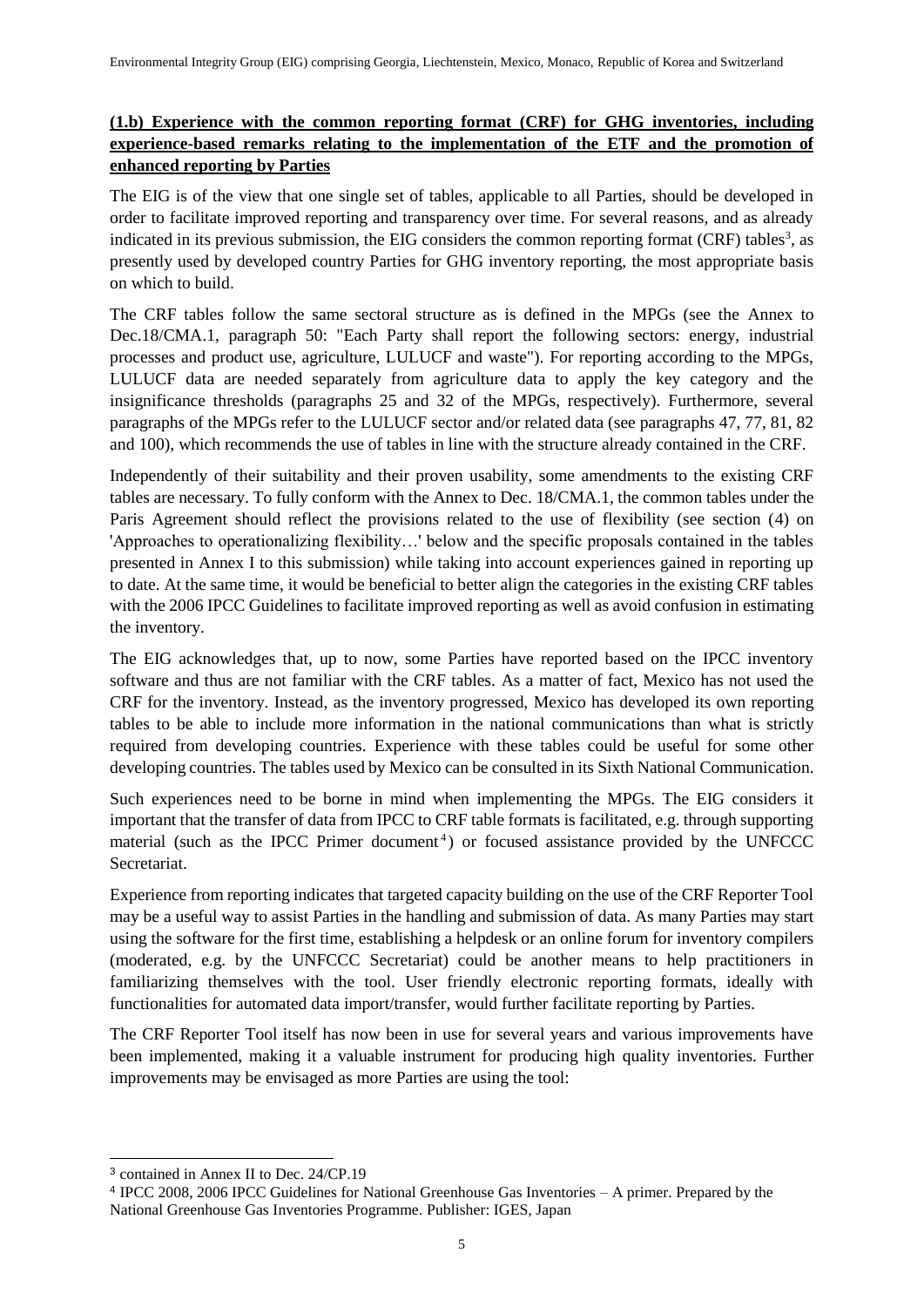- In the short term, it is of particular importance to bring the performance of the software in line with an increasing number of Parties. Past experience has shown that there are bottlenecks that urgently need to be overcome.
- In the medium term, software improvements should be envisaged to further enhance the usability of the tool. Practitioners' experiences indicate that adding basic feedback functionalities (e.g. plausibility checks) could help inventory compilers to identify "simple" mistakes. Simplifying the use of units (e.g. by eliminating, to the extent possible, different units of weight such as t, kt or Gg) would be another option to reduce the risk of input errors. Table cells filled in beforehand with pertinent default information may be another approach worth considering to facilitate reporting by Parties. A survey amongst experienced practitioners could unearth additional ideas to improve the usefulness of the software while reducing the burden on Parties.

In the past, Parties to the Kyoto Protocol have routinely provided additional information that is not part of the CRF but is based on IPCC Good Practice Guidance for the LULUCF sector. As this information would serve reporting in line with the guiding principles of the Paris Agreement, Parties may consider integrating additional tables (e.g. on areas subject to natural disturbances, on forest management reference levels, or on changes in carbon pools).

Valuable input on potential ways to assist Parties in reporting can also be derived from the experience of national experts participating in the review process under the UNFCCC. While the main purpose of reviews lies in the assessment of the implementation of Party commitments, reviews also provide an important opportunity for capacity building and information sharing. Feedback from individual reviews, e.g. via the lead reviewer meetings, could be used more systematically to identify ways to facilitate the reporting process, in particular with regard to the preparation of GHG inventories.

Finally, efforts should be made to harmonize reporting under the UNFCCC with other global statistics (e.g. IEA – energy, FAO – agriculture, OECD – GHG emissions, etc.) to reduce reporting burden on Parties and make better use of synergy potentials.

## **(2) Common tabular format tables for tracking progress in implementing and achieving nationally determined contributions**

The development of CTFs is about deciding on the structure and the reporting format of the information that was agreed as part of the MPGs. The MPGs are clear as to what information Parties need to report and the level of discretion Parties have in the process of reporting. The questions of what to report and to what extent a given piece of information is to be reported were settled in the MPGs. Common tabular formats (CTFs) are not about those settled questions. CTFs should be consistent with the MPGs and neither create new, nor alter existing obligations within the MPGs. The task ahead is solely a matter of design and shall result in maximum presentational ease and clarity of the information agreed as part of the MPGs. In order to achieve this, two design principles will be crucial: no duplication and commonality.

Firstly, duplicative and unnecessary reporting should be avoided. There are overlaps in terms of requested information both within the MPGs and between the MPGs and the NDC accounting guidance. Mechanical translation of those redundancies into tabular formats would lead to duplicative reporting. Even within the NDC accounting guidance, a careful distinction should be made between guidance on accounting to be followed and guidance on the information to be reported. Guidance on accounting is guidance to be followed in Parties' accounting practices, and thus it is to be embedded and reflected in the actual accounting information. Such guidance in itself need not lead to a reporting obligation (see Tables 3(a) and 3(b) of Annex II of this submission). The final CTFs should ensure that all necessary information is reported in the place most relevant.

Secondly, tabular formats for tracking progress should be common. The mandate unequivocally requests SBSTA to develop common tabular formats. The MPGs, in accordance with which the CTFs should be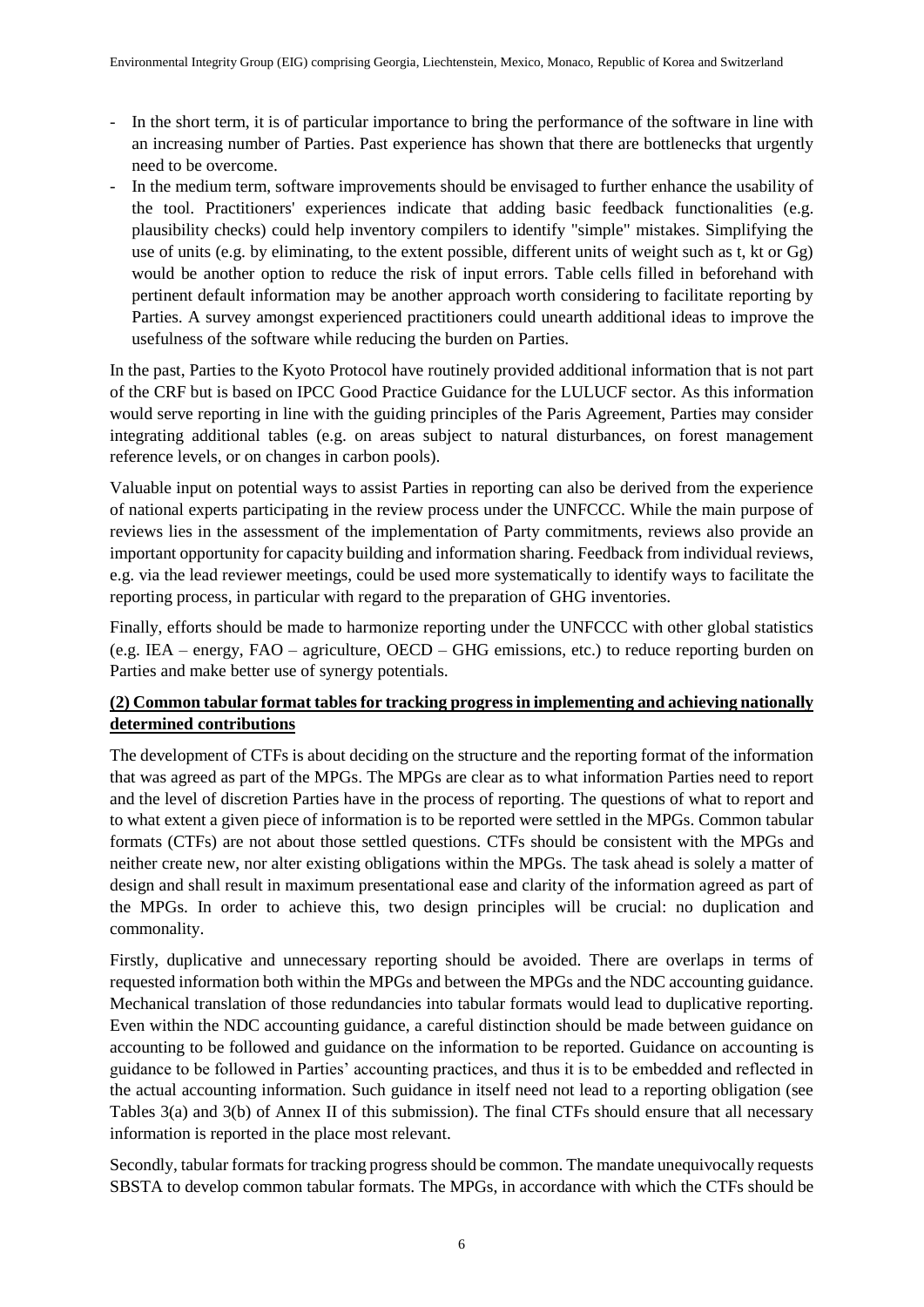developed, are common. Furthermore, this implies that CTFs will have to be designed to accommodate all NDC types in one format.

In the view of the EIG, when implementing the mandate given to SBSTA, there are two important considerations to be taken into account.

(1) The current tabular formats under the Convention should serve as the basic reference for the development of a new set of CTFs, building on past experience as presented by the case studies above. However, given the different arrangements under the enhanced transparency framework, some amendments to the current tables are inevitable. For example, unlike the existing CTFs, which were designed to be used for the 2020 targets, CTFs for the biennial transparency reports should be designed for perennial use. Hence, things that will become inapplicable with the lapse of time (e.g., specific reporting years) should be expressed in a durable fashion, as exemplified by Tables 4, 7 and 8 of Annex II of this submission.

(2) Tabular formats have inherent structural advantages that, if utilized properly, can enable efficient reporting. For example, a tabular format with a multi-cellular structure can be designed to directly allow for comparisons and assessment in relation to the implementation and achievement of NDCs over time. As exemplified by the proposed tabular format (Table 4), the information referred to in paragraphs 69 and 70 of the MPGs is by and large provided by the structural design of the exemplar tabular format.

#### **(3) Tables for reporting on support needed and received, and support mobilized**

Overall, the EIG sees progress on the tables for reporting on support. The information contained therein is becoming more dependable and more relevant. There are, however, areas for simplifying the system without scarifying the quality of information provided. Requirements regarding reporting formats and underlying definitions and methodologies need to be better aligned between National Reports and Biennial Reports. In this regard, the work at SBSTA 50 has been a good start on which Parties can build.

#### **(4) Approaches to operationalizing flexibility for those developing country Parties that need it in the light of their capacities, as defined in Dec. 18/CMA.1**

In accordance with Article 13, paragraph 2, of the Paris Agreement, the enhanced transparency framework shall provide flexibility in the implementation of the provisions of Article 13 to those developing country Parties that need it in the light of their capacities. Hence, the MPGs reflect such flexibility. There are six flexibility provisions<sup>5</sup> in regard to the national inventory report. The EIG suggests that four flexibility provisions can be applied by using notation keys and footnotes in the existing tables while the remaining two provisions can be addressed separately in the national inventory document (NID), as outlined in the table below (see next page).

Annex I to this submission gives illustrative examples for the operationalization of flexibility in the current CRF tables 7 (Summary Overview for Key Categories), 9 (Completeness – Information on Notation Keys), Summary 2 (Summary Report for CO<sub>2</sub> Equivalent Emissions) and 10 (Emission Trends), respectively. In these sample tables, the proposed use of footnote marks, notation keys and other elements to reference flexibility is highlighted in yellow.

It is important to note that those developing country Parties that apply the flexibility provisions need to endeavour to improve their reporting and provide self-determined estimated time frames for such improvements (paragraph 6 of the MPGs).

-

<sup>5</sup> Key category analysis (para. 25), uncertainty assessment (para. 29), assessment of completeness (para. 32), quality assurance/quality control (para. 34-35), covered gases (para. 48), time series (para. 57-58)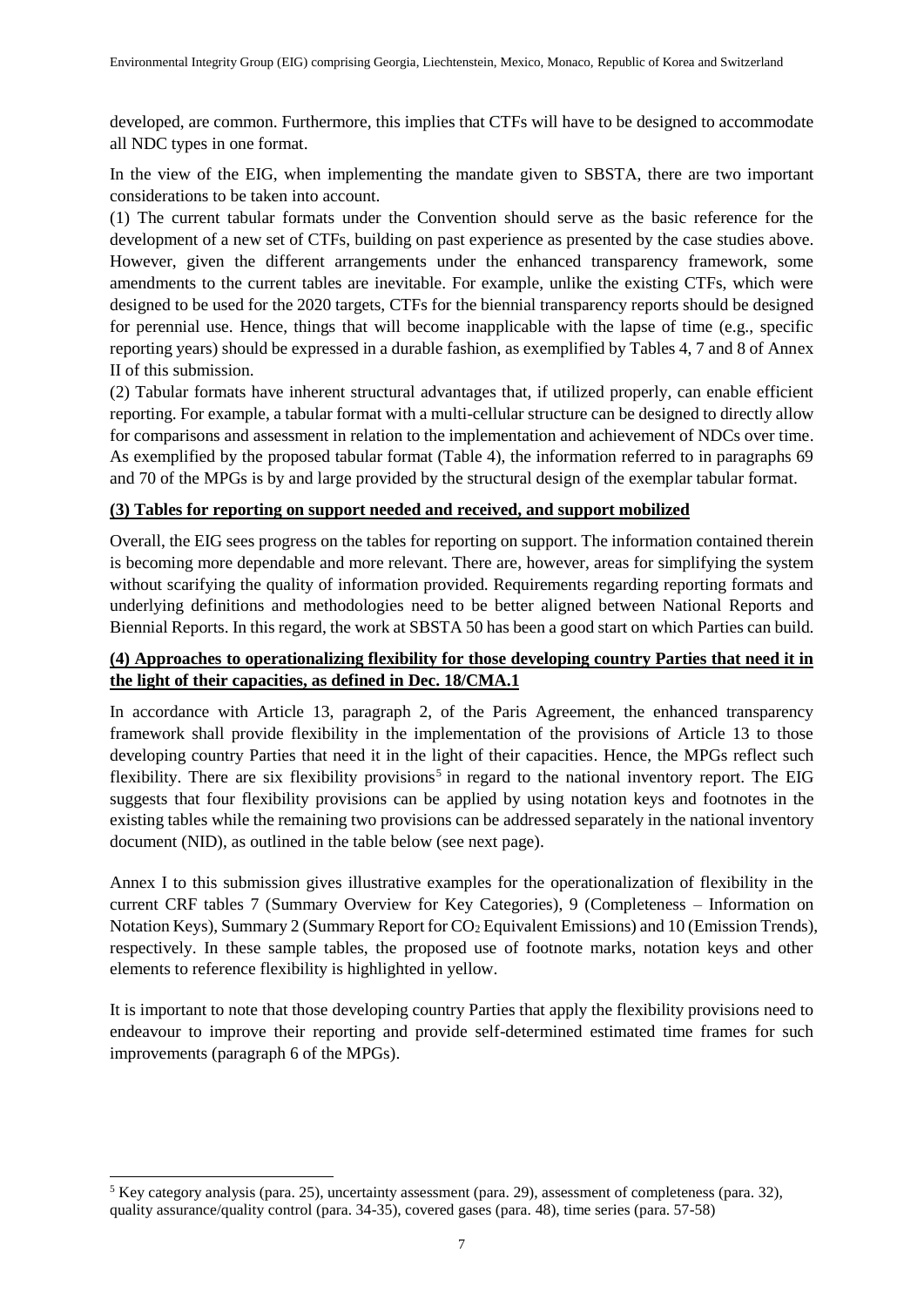| <b>Provision</b>                                              | <b>Scope</b>                                                                                                                                                                                                                                                                                        | Approach                                                                                  |  |  |
|---------------------------------------------------------------|-----------------------------------------------------------------------------------------------------------------------------------------------------------------------------------------------------------------------------------------------------------------------------------------------------|-------------------------------------------------------------------------------------------|--|--|
| <b>Key category</b><br>analysis                               | threshold no lower than 85% instead of 95%                                                                                                                                                                                                                                                          | <b>footnote</b> to the name of<br>the table; additional cell<br>for the threshold applied |  |  |
| Uncertainty<br>assessment<br>(para. 29)                       | at a minimum, a qualitative discussion of uncertainty for<br>key categories, instead of a quantitative estimation and<br>a qualitative discussion                                                                                                                                                   | addressed separately<br>in the NID<br>(e.g. narrative, etc.)                              |  |  |
| <b>Assessment of</b><br>completeness<br>$(\text{para. } 32)$  | use "NE" when the level of emissions is below $0.1\%$ of<br>the national total GHG emissions (excl. LULUCF) or<br>$1,000$ kt CO <sub>2</sub> eq, whichever is lower, instead of 0.05% or<br>500 kt CO <sub>2</sub> eq                                                                               | <b>footnote</b> to the name of<br>the table; notation key<br>in the explanation cell      |  |  |
| <b>Quality assurance/</b><br>quality control<br>(para. 34-35) | - "encouraged to elaborate an inventory QA/QC plan"<br>instead of "shall"<br>- "encouraged to implement and provide information on<br>QC procedures" instead of "shall"                                                                                                                             | addressed separately<br>in the NID<br>(e.g. narrative, etc.)                              |  |  |
| <b>Covered gases</b>                                          | at least 3 gases $(CO_2, CH_4, N_2O)$ and any of the additional<br>4 gases (+ HFCs, PFCs, $SF_6$ , NF <sub>3</sub> ) that are included<br>in the Party's NDC under Article 4 of the Paris<br>Agreement, are covered by an activity under Article 6, or<br>have been previously reported vs. 7 gases | <b>footnote</b> to the name of<br>the table; notation key to<br>the relevant cells        |  |  |
| <b>Time series</b><br>(para. 57-58)                           | - (time series information) a consistent annual time series<br>from at least 2020 onwards plus the NDC reference<br>year/period data instead of data from 1990 onwards<br>- (the latest reporting year) no more than 3 years prior to<br>the submission of the NIR instead of 2 years               | footnote to the name of<br>the table                                                      |  |  |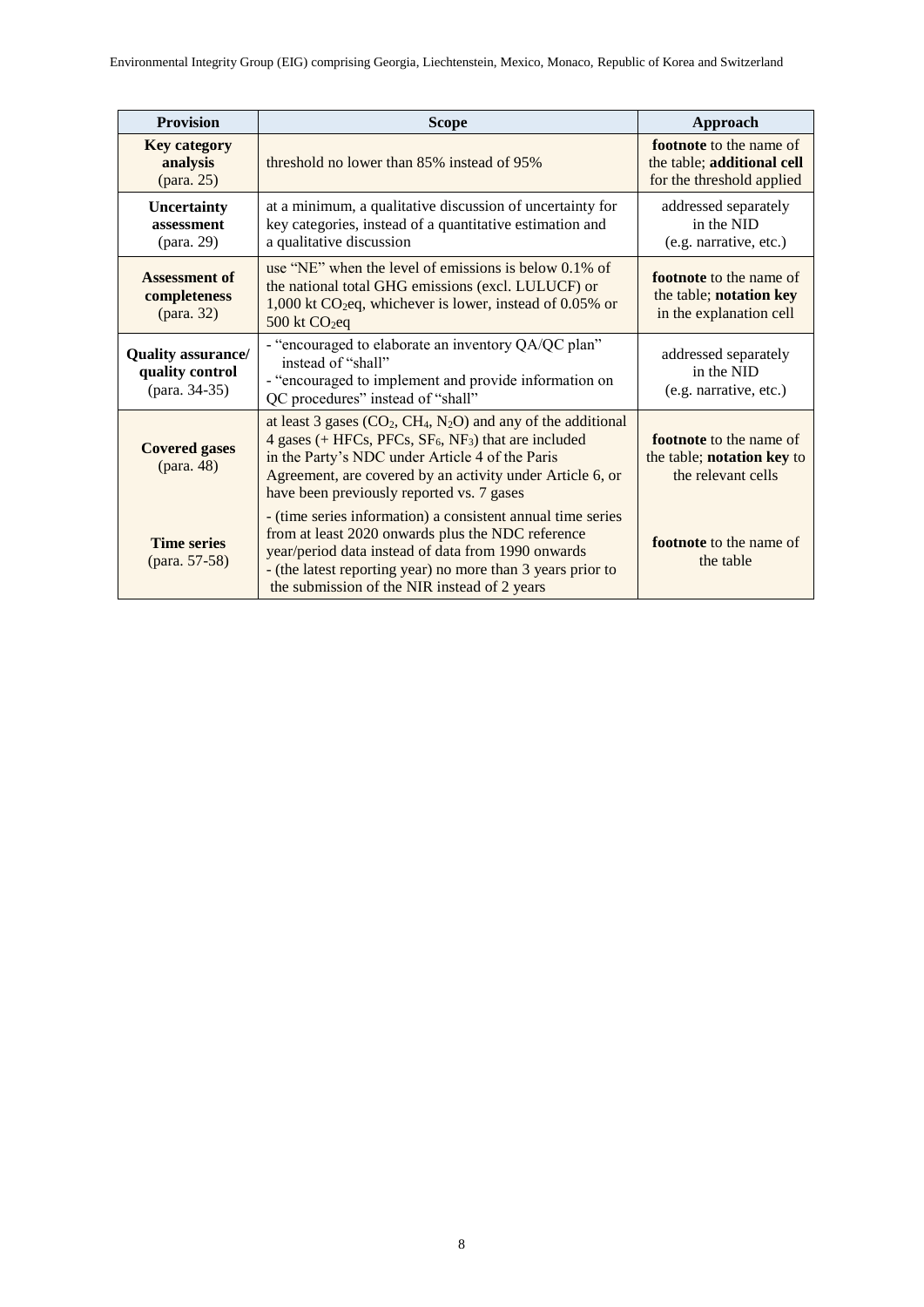# **Annex I – Proposals for the Implementation of Flexibility Provisions in the Common Reporting Formats for GHG Inventory Tables**

#### **1) Key category analysis (MPGs, para. 25)**

| <b>TABLE 7 SUMMARY OVERVIEW FOR KEY CATEGORIES (1)(2)</b><br>(Sheet 1 of 1)<br>Key category identification threshold applied: |                 | 85 per cent                                    |                                                   | Year<br>Submission<br>Country                  |
|-------------------------------------------------------------------------------------------------------------------------------|-----------------|------------------------------------------------|---------------------------------------------------|------------------------------------------------|
| <b>KEY CATEGORIES OF EMISSIONS AND</b><br><b>REMOVALS</b>                                                                     | Gas             | Criteria used for key source<br>identification | <b>Key category</b><br>excluding<br><b>LULUCF</b> | <b>Key category including</b><br><b>LULUCF</b> |
| For example: 3.B Manure management                                                                                            | CH <sub>A</sub> | X                                              | X                                                 |                                                |

**Note:**  $L = \text{Level assessment}$ ;  $T = \text{Trend assessment}$ .

 $\left| \text{ }^{(1)} \right|$ This table is filled automatically based on the IPCC Tier 1 methodology.

( $^{2}$ ) Table content subject to the flexibility provision pursuant to paragraph 25 of the MPGs: «Each Party shall identify key categories for the starting year and the latest reporting year referred to in chapter II.E.3, including and excluding land use, land-use change and forestry (LULUCF) categories, using approach 1, for both level and trend assessment, by implementing a key category analysis consistent with the IPCC guidelines referred to in paragraph 20; those developing country Parties that need flexibility in the light of their capacities with respect to this provision have the flexibility to instead identify key categories using a threshold no lower than 85 per cent in place of the 95 per cent threshold defined in the IPCC guidelines referred to in paragraph 20, allowing a focus on improving fewer categories and prioritizing resources.»

#### **2) Assessment of completeness (MPGs, para. 32)**

| Year<br>Submission<br>Country                                                                         |                                                                |                                                                                                               | TABLE 9 COMPLETENESS - INFORMATION ON NOTATION KEYS <sup>(1)</sup>                       | (Sheet 1 of 1)                 |
|-------------------------------------------------------------------------------------------------------|----------------------------------------------------------------|---------------------------------------------------------------------------------------------------------------|------------------------------------------------------------------------------------------|--------------------------------|
|                                                                                                       |                                                                | Sources and sinks not estimated ("NE") <sup>(2)</sup>                                                         |                                                                                          |                                |
| <b>Explanation</b>                                                                                    |                                                                | Source/sink category <sup>(3)</sup>                                                                           | $Sector^{(3)}$                                                                           | <b>GHG</b>                     |
| Insignificant (FLEX): detailed explanation for not reporting these sources and sinks, or reference to | section/chapter in NID, where further explanation can be found | 2.A Mineral Industry/2.A.4 Other Process Uses of Carbonates/2.A.4.c<br>Non-metallurgical Magnesium Production | For example (developing country Parties):<br><b>Industrial Processes and Product Use</b> | $\frac{CO_2}{CH_4}$            |
|                                                                                                       |                                                                |                                                                                                               |                                                                                          |                                |
|                                                                                                       |                                                                |                                                                                                               |                                                                                          | $N_2O$                         |
|                                                                                                       |                                                                |                                                                                                               |                                                                                          | <b>HFCs</b>                    |
|                                                                                                       |                                                                |                                                                                                               |                                                                                          | PFCs                           |
|                                                                                                       |                                                                |                                                                                                               |                                                                                          | SF <sub>6</sub>                |
|                                                                                                       |                                                                |                                                                                                               |                                                                                          | Unspecified mix<br>of HFCs and |
|                                                                                                       |                                                                |                                                                                                               |                                                                                          | NF <sub>3</sub>                |
|                                                                                                       |                                                                | Sources and sinks reported elsewhere $("I\!E")^{(4)}$                                                         |                                                                                          |                                |
| <b>Explanation</b>                                                                                    | Allocation used by the Party                                   | <b>Allocation as per IPCC Guidelines</b>                                                                      | Source/sink category                                                                     | <b>GHG</b>                     |
|                                                                                                       |                                                                |                                                                                                               |                                                                                          | CO <sub>2</sub>                |
|                                                                                                       |                                                                |                                                                                                               |                                                                                          | CH <sub>4</sub>                |
|                                                                                                       |                                                                |                                                                                                               |                                                                                          | $N_2O$                         |
|                                                                                                       |                                                                |                                                                                                               |                                                                                          | <b>HFCs</b>                    |
|                                                                                                       |                                                                |                                                                                                               |                                                                                          | PFCs                           |
|                                                                                                       |                                                                |                                                                                                               |                                                                                          | SF <sub>6</sub>                |
|                                                                                                       |                                                                |                                                                                                               |                                                                                          | Unspecified mix<br>of HFCs and |
|                                                                                                       |                                                                |                                                                                                               |                                                                                          | NF <sub>3</sub>                |

Table content subject to the flexibility provision pursuant to paragraph 32 of the MPGs: «Each Party may use the notation key "NE" (not estimated) when the estimates would be insignificant in terms of level according to th emissions from a category should only be considered insignificant if the likely level of emissions is below 0.05 per cent of the national total GHG emissions, excluding LULUCF, or 500 kilotomes of carbon dioxide equivalen The total national aggregate of estimated emissions for all gases from categories considered insignificant shall remain below 0.1 per cent of the national total GHG emissions, excluding LULUCF. Parties should use approxima mission factors to derive a likely level of emissions for the respective category. Those developing country Parties that need flexibility in the light of their capacities with respect to this provision have the flexibility likely level of emissions is below 0.1 per cent of the national total GHG emissions, excluding LULUCF, or 1,000 kt CO<sub>2</sub> eq, whichever is lower. The total national aggregate of estimated emissions for all gases from categ

case, shall remain below 0.2 per cent of the national total GHG emissions, excluding LULUCF.»<br>In line with paragraph 6 of the MPGs, developing country Parties shall clearly indicate the table cells to which this kind of fl

Clearly indicate sources and sinks which are considered in the 2006 IPCC Guidelines but are not considered in the submitted inventory. Explain the reason for not reporting these sources and sinks, in order to avoid arbitra should be made for each source/sink category for which the notation key "NE" (not estimated) is entered in the sectoral tables.

#### <sup>()</sup> Indicate omitted source/sink category.

n na mara ann an chomhain ann an chomhainn an chomhainn an chomhainn an chomhainn an chomhainn an chomhainn an chomhainn an chomhainn an chomhainn an chomhainn an chomhainn an chomhainn an chomhainn an chomhainn an chomhai ocated in the submitted inventory. Explain the reason for reporting these sources and sinks in a different sector/category. An entry should be made for each source/sink for which the notation key "IE" (included elsewhere)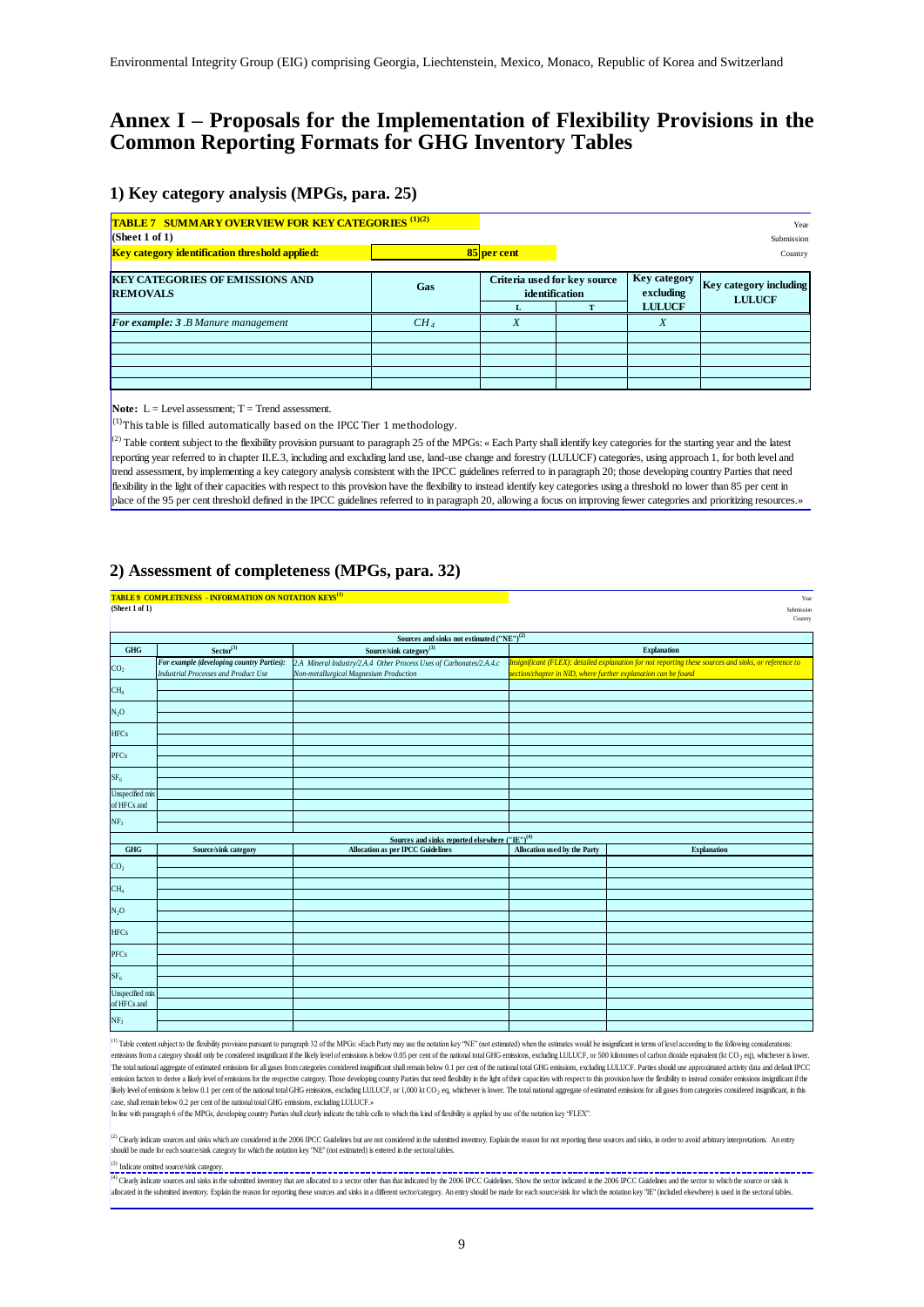Environmental Integrity Group (EIG) comprising Georgia, Liechtenstein, Mexico, Monaco, Republic of Korea and Switzerland

## **3) Covered gases (MPGs, para. 48)**

| SUMMARY 2 SUMMARY REPORT FOR CO <sub>2</sub> EQUIVALENT EMISSIONS <sup>(1)</sup><br>(Sheet 1 of 1)                                                                                                                                                                                                                                                                                                                                                                                                                                                                                                                                                                                                                                                                                        |                                |                 |        |                                                                                                                              |                                 |                            |                                        |                            | Year<br>Submission<br>Country |
|-------------------------------------------------------------------------------------------------------------------------------------------------------------------------------------------------------------------------------------------------------------------------------------------------------------------------------------------------------------------------------------------------------------------------------------------------------------------------------------------------------------------------------------------------------------------------------------------------------------------------------------------------------------------------------------------------------------------------------------------------------------------------------------------|--------------------------------|-----------------|--------|------------------------------------------------------------------------------------------------------------------------------|---------------------------------|----------------------------|----------------------------------------|----------------------------|-------------------------------|
| <b>GREENHOUSE GAS SOURCE AND</b>                                                                                                                                                                                                                                                                                                                                                                                                                                                                                                                                                                                                                                                                                                                                                          | CO <sub>2</sub> <sup>(2)</sup> | CH <sub>4</sub> | $N_2O$ | <b>HFCs</b>                                                                                                                  | <b>PFCs</b>                     | SF <sub>6</sub>            | Unspecified<br>mix of HFCs<br>and PFCs | NF <sub>3</sub>            | <b>Total</b>                  |
| <b>SINK CATEGORIES</b>                                                                                                                                                                                                                                                                                                                                                                                                                                                                                                                                                                                                                                                                                                                                                                    |                                |                 |        |                                                                                                                              | CO <sub>2</sub> equivalent (kt) |                            |                                        |                            |                               |
| Total (net emissions) $^{(2)}$                                                                                                                                                                                                                                                                                                                                                                                                                                                                                                                                                                                                                                                                                                                                                            |                                |                 |        |                                                                                                                              |                                 |                            |                                        |                            |                               |
| <b>Energy</b>                                                                                                                                                                                                                                                                                                                                                                                                                                                                                                                                                                                                                                                                                                                                                                             |                                |                 |        |                                                                                                                              |                                 |                            |                                        |                            |                               |
| A. Fuel combustion (sectoral approach)<br>1. Energy industries                                                                                                                                                                                                                                                                                                                                                                                                                                                                                                                                                                                                                                                                                                                            |                                |                 |        |                                                                                                                              |                                 |                            |                                        |                            |                               |
| 2. Manufacturing industries and construction                                                                                                                                                                                                                                                                                                                                                                                                                                                                                                                                                                                                                                                                                                                                              |                                |                 |        |                                                                                                                              |                                 |                            |                                        |                            |                               |
| 3. Transport                                                                                                                                                                                                                                                                                                                                                                                                                                                                                                                                                                                                                                                                                                                                                                              |                                |                 |        |                                                                                                                              |                                 |                            |                                        |                            |                               |
| 4. Other sectors<br>5. Other                                                                                                                                                                                                                                                                                                                                                                                                                                                                                                                                                                                                                                                                                                                                                              |                                |                 |        |                                                                                                                              |                                 |                            |                                        |                            |                               |
| B. Fugitive emissions from fuels                                                                                                                                                                                                                                                                                                                                                                                                                                                                                                                                                                                                                                                                                                                                                          |                                |                 |        |                                                                                                                              |                                 |                            |                                        |                            |                               |
| 1. Solid fuels                                                                                                                                                                                                                                                                                                                                                                                                                                                                                                                                                                                                                                                                                                                                                                            |                                |                 |        |                                                                                                                              |                                 |                            |                                        |                            |                               |
| 2. Oil and natural gas and other emissions from<br>energy production                                                                                                                                                                                                                                                                                                                                                                                                                                                                                                                                                                                                                                                                                                                      |                                |                 |        |                                                                                                                              |                                 |                            |                                        |                            |                               |
| C. CO <sub>2</sub> transport and storage                                                                                                                                                                                                                                                                                                                                                                                                                                                                                                                                                                                                                                                                                                                                                  |                                |                 |        |                                                                                                                              |                                 |                            |                                        |                            |                               |
| Industrial processes and product use<br>A. Mineral industry                                                                                                                                                                                                                                                                                                                                                                                                                                                                                                                                                                                                                                                                                                                               |                                |                 |        | <b>FLEX</b>                                                                                                                  | <b>FLEX</b>                     | <b>FLEX</b>                | <b>FLEX</b>                            | <b>FLEX</b>                |                               |
| B. Chemical industry                                                                                                                                                                                                                                                                                                                                                                                                                                                                                                                                                                                                                                                                                                                                                                      |                                |                 |        | <b>FLEX</b>                                                                                                                  | <b>FLEX</b>                     | <b>FLEX</b>                | <b>FLEX</b>                            | <b>FLEX</b>                |                               |
| C. Metal industry                                                                                                                                                                                                                                                                                                                                                                                                                                                                                                                                                                                                                                                                                                                                                                         |                                |                 |        | <b>FLEX</b>                                                                                                                  | <b>FLEX</b>                     | <b>FLEX</b>                | <b>FLEX</b>                            | <b>FLEX</b>                |                               |
| D. Non-energy products from fuels and solvent use                                                                                                                                                                                                                                                                                                                                                                                                                                                                                                                                                                                                                                                                                                                                         |                                |                 |        |                                                                                                                              |                                 |                            |                                        |                            |                               |
| E. Electronic Industry                                                                                                                                                                                                                                                                                                                                                                                                                                                                                                                                                                                                                                                                                                                                                                    |                                |                 |        | <b>FLEX</b>                                                                                                                  | <b>FLEX</b>                     | <b>FLEX</b>                | <b>FLEX</b>                            | <b>FLEX</b>                |                               |
| F. Product uses as ODS substitutes<br>G. Other product manufacture and use                                                                                                                                                                                                                                                                                                                                                                                                                                                                                                                                                                                                                                                                                                                |                                |                 |        | <b>FLEX</b><br><b>FLEX</b>                                                                                                   | <b>FLEX</b><br><b>FLEX</b>      | <b>FLEX</b><br><b>FLEX</b> | <b>FLEX</b><br><b>FLEX</b>             | <b>FLEX</b><br><b>FLEX</b> |                               |
| H. Other                                                                                                                                                                                                                                                                                                                                                                                                                                                                                                                                                                                                                                                                                                                                                                                  |                                |                 |        | <b>FLEX</b>                                                                                                                  | <b>FLEX</b>                     | <b>FLEX</b>                | <b>FLEX</b>                            | <b>FLEX</b>                |                               |
| <b>Agriculture</b>                                                                                                                                                                                                                                                                                                                                                                                                                                                                                                                                                                                                                                                                                                                                                                        |                                |                 |        |                                                                                                                              |                                 |                            |                                        |                            |                               |
| A. Enteric fermentation                                                                                                                                                                                                                                                                                                                                                                                                                                                                                                                                                                                                                                                                                                                                                                   |                                |                 |        |                                                                                                                              |                                 |                            |                                        |                            |                               |
| B. Manure management                                                                                                                                                                                                                                                                                                                                                                                                                                                                                                                                                                                                                                                                                                                                                                      |                                |                 |        |                                                                                                                              |                                 |                            |                                        |                            |                               |
| C. Rice cultivation                                                                                                                                                                                                                                                                                                                                                                                                                                                                                                                                                                                                                                                                                                                                                                       |                                |                 |        |                                                                                                                              |                                 |                            |                                        |                            |                               |
| D. Agricultural soils<br>E. Prescribed burning of savannahs                                                                                                                                                                                                                                                                                                                                                                                                                                                                                                                                                                                                                                                                                                                               |                                |                 |        |                                                                                                                              |                                 |                            |                                        |                            |                               |
| F. Field burning of agricultural residues                                                                                                                                                                                                                                                                                                                                                                                                                                                                                                                                                                                                                                                                                                                                                 |                                |                 |        |                                                                                                                              |                                 |                            |                                        |                            |                               |
| G. Liming                                                                                                                                                                                                                                                                                                                                                                                                                                                                                                                                                                                                                                                                                                                                                                                 |                                |                 |        |                                                                                                                              |                                 |                            |                                        |                            |                               |
| H. Urea application                                                                                                                                                                                                                                                                                                                                                                                                                                                                                                                                                                                                                                                                                                                                                                       |                                |                 |        |                                                                                                                              |                                 |                            |                                        |                            |                               |
| I. Other carbon-containing fertilizers                                                                                                                                                                                                                                                                                                                                                                                                                                                                                                                                                                                                                                                                                                                                                    |                                |                 |        |                                                                                                                              |                                 |                            |                                        |                            |                               |
| J. Other<br>Land use, land-use change and forestry <sup>(2)</sup>                                                                                                                                                                                                                                                                                                                                                                                                                                                                                                                                                                                                                                                                                                                         |                                |                 |        |                                                                                                                              |                                 |                            |                                        |                            |                               |
| A. Forest land                                                                                                                                                                                                                                                                                                                                                                                                                                                                                                                                                                                                                                                                                                                                                                            |                                |                 |        |                                                                                                                              |                                 |                            |                                        |                            |                               |
| B. Cropland                                                                                                                                                                                                                                                                                                                                                                                                                                                                                                                                                                                                                                                                                                                                                                               |                                |                 |        |                                                                                                                              |                                 |                            |                                        |                            |                               |
| C. Grassland                                                                                                                                                                                                                                                                                                                                                                                                                                                                                                                                                                                                                                                                                                                                                                              |                                |                 |        |                                                                                                                              |                                 |                            |                                        |                            |                               |
| D. Wetlands                                                                                                                                                                                                                                                                                                                                                                                                                                                                                                                                                                                                                                                                                                                                                                               |                                |                 |        |                                                                                                                              |                                 |                            |                                        |                            |                               |
| E. Settlements<br>F. Other land                                                                                                                                                                                                                                                                                                                                                                                                                                                                                                                                                                                                                                                                                                                                                           |                                |                 |        |                                                                                                                              |                                 |                            |                                        |                            |                               |
| G. Harvested wood products                                                                                                                                                                                                                                                                                                                                                                                                                                                                                                                                                                                                                                                                                                                                                                |                                |                 |        |                                                                                                                              |                                 |                            |                                        |                            |                               |
| H. Other                                                                                                                                                                                                                                                                                                                                                                                                                                                                                                                                                                                                                                                                                                                                                                                  |                                |                 |        |                                                                                                                              |                                 |                            |                                        |                            |                               |
| Waste                                                                                                                                                                                                                                                                                                                                                                                                                                                                                                                                                                                                                                                                                                                                                                                     |                                |                 |        |                                                                                                                              |                                 |                            |                                        |                            |                               |
| A. Solid waste disposal                                                                                                                                                                                                                                                                                                                                                                                                                                                                                                                                                                                                                                                                                                                                                                   |                                |                 |        |                                                                                                                              |                                 |                            |                                        |                            |                               |
| B. Biological treatment of solid waste<br>C. Incineration and open burning of waste                                                                                                                                                                                                                                                                                                                                                                                                                                                                                                                                                                                                                                                                                                       |                                |                 |        |                                                                                                                              |                                 |                            |                                        |                            |                               |
| D. Waste water treatment and discharge                                                                                                                                                                                                                                                                                                                                                                                                                                                                                                                                                                                                                                                                                                                                                    |                                |                 |        |                                                                                                                              |                                 |                            |                                        |                            |                               |
| E. Other                                                                                                                                                                                                                                                                                                                                                                                                                                                                                                                                                                                                                                                                                                                                                                                  |                                |                 |        |                                                                                                                              |                                 |                            |                                        |                            |                               |
| Other (as specified in summary 1.A)                                                                                                                                                                                                                                                                                                                                                                                                                                                                                                                                                                                                                                                                                                                                                       |                                |                 |        | <b>FLEX</b>                                                                                                                  | <b>FLEX</b>                     | <b>FLEX</b>                | <b>FLEX</b>                            | <b>FLEX</b>                |                               |
|                                                                                                                                                                                                                                                                                                                                                                                                                                                                                                                                                                                                                                                                                                                                                                                           |                                |                 |        | <b>FLEX</b>                                                                                                                  | <b>FLEX</b>                     | <b>FLEX</b>                | <b>FLEX</b>                            | <b>FLEX</b>                |                               |
|                                                                                                                                                                                                                                                                                                                                                                                                                                                                                                                                                                                                                                                                                                                                                                                           |                                |                 |        |                                                                                                                              |                                 |                            |                                        |                            |                               |
| Memo items: <sup>(3)</sup><br>International bunkers                                                                                                                                                                                                                                                                                                                                                                                                                                                                                                                                                                                                                                                                                                                                       |                                |                 |        |                                                                                                                              |                                 |                            |                                        |                            |                               |
| Aviation                                                                                                                                                                                                                                                                                                                                                                                                                                                                                                                                                                                                                                                                                                                                                                                  |                                |                 |        |                                                                                                                              |                                 |                            |                                        |                            |                               |
| Navigation                                                                                                                                                                                                                                                                                                                                                                                                                                                                                                                                                                                                                                                                                                                                                                                |                                |                 |        |                                                                                                                              |                                 |                            |                                        |                            |                               |
| Multilateral operations                                                                                                                                                                                                                                                                                                                                                                                                                                                                                                                                                                                                                                                                                                                                                                   |                                |                 |        |                                                                                                                              |                                 |                            |                                        |                            |                               |
| CO <sub>2</sub> emissions from biomass                                                                                                                                                                                                                                                                                                                                                                                                                                                                                                                                                                                                                                                                                                                                                    |                                |                 |        |                                                                                                                              |                                 |                            |                                        |                            |                               |
| $CO$ , captured<br>Long-term storage of C in waste disposal sites                                                                                                                                                                                                                                                                                                                                                                                                                                                                                                                                                                                                                                                                                                                         |                                |                 |        |                                                                                                                              |                                 |                            |                                        |                            |                               |
| Indirect N <sub>2</sub> O                                                                                                                                                                                                                                                                                                                                                                                                                                                                                                                                                                                                                                                                                                                                                                 |                                |                 |        |                                                                                                                              |                                 |                            |                                        |                            |                               |
|                                                                                                                                                                                                                                                                                                                                                                                                                                                                                                                                                                                                                                                                                                                                                                                           |                                |                 |        |                                                                                                                              |                                 |                            |                                        |                            |                               |
| Indirect CO <sub>2</sub> <sup>(4)</sup>                                                                                                                                                                                                                                                                                                                                                                                                                                                                                                                                                                                                                                                                                                                                                   |                                |                 |        |                                                                                                                              |                                 |                            |                                        |                            |                               |
|                                                                                                                                                                                                                                                                                                                                                                                                                                                                                                                                                                                                                                                                                                                                                                                           |                                |                 |        |                                                                                                                              |                                 |                            |                                        |                            |                               |
|                                                                                                                                                                                                                                                                                                                                                                                                                                                                                                                                                                                                                                                                                                                                                                                           |                                |                 |        |                                                                                                                              |                                 |                            |                                        |                            |                               |
| Total CO <sub>2</sub> equivalent emissions without land use, land-use change and forestry                                                                                                                                                                                                                                                                                                                                                                                                                                                                                                                                                                                                                                                                                                 |                                |                 |        |                                                                                                                              |                                 |                            |                                        |                            |                               |
| Total CO <sub>2</sub> equivalent emissions with land use, land-use change and forestry<br>Total $CO2$ equivalent emissions, including indirect $CO2$ , without land use, land-use change and forestry                                                                                                                                                                                                                                                                                                                                                                                                                                                                                                                                                                                     |                                |                 |        |                                                                                                                              |                                 |                            |                                        |                            |                               |
|                                                                                                                                                                                                                                                                                                                                                                                                                                                                                                                                                                                                                                                                                                                                                                                           |                                |                 |        | Total CO <sub>2</sub> equivalent emissions, including indirect CO <sub>2</sub> , with land use, land-use change and forestry |                                 |                            |                                        |                            |                               |
| <sup>(1)</sup> Table content subject to the flexibility provision pursuant to paragraph 48 of the MPGs: «Each Party shall report seven gases (CO <sub>2</sub> , methane (CH <sub>4</sub> ), nitrous oxide (N <sub>2</sub> O), hydrofluorocarbons (HFCs),<br>perfluorocarbons (PFCs), sulfur hexafluoride (SF <sub>6</sub> ) and nitrogen trifluoride (NF <sub>3</sub> )); those developing country Parties that need flexibility in the light of their capacities with respect to this provision have the<br>flexibility to instead report at least three gases (CO <sub>2</sub> , CH <sub>4</sub> and N <sub>2</sub> O) as well as any of the additional four gases (HFCs, PFCs, SF <sub>6</sub> and NF <sub>3</sub> ) that are included in the Party's NDC under Article 4 of the Paris |                                |                 |        |                                                                                                                              |                                 |                            |                                        |                            |                               |
| Agreement, are covered by an activity under Article 6 of the Paris Agreement, or have been previously reported.»<br>In line with paragraph 6 of the MPGs, developing country Parties shall clearly indicate the table cells to which this kind of flexibility is applied by use of the notation key "FLEX".                                                                                                                                                                                                                                                                                                                                                                                                                                                                               |                                |                 |        |                                                                                                                              |                                 |                            |                                        |                            |                               |

(2) For carbon dioxide (CO<sub>2</sub>) from land use, land-use change and forestry the net emissions/removals are to be reported. For the purposes of reporting, the signs for removals are always negative (-) and for emissions posi (2) For carbon dioxide (CO<sub>2</sub>) from land use, land-use change and forestry the net emissions/removals are to be reported. For the purposes of reporting, the signs for removals are always egative (-) and for emissions positive  $(+)$ .

 $^{(3)}$  See footnote 7 to table Summary 1.A.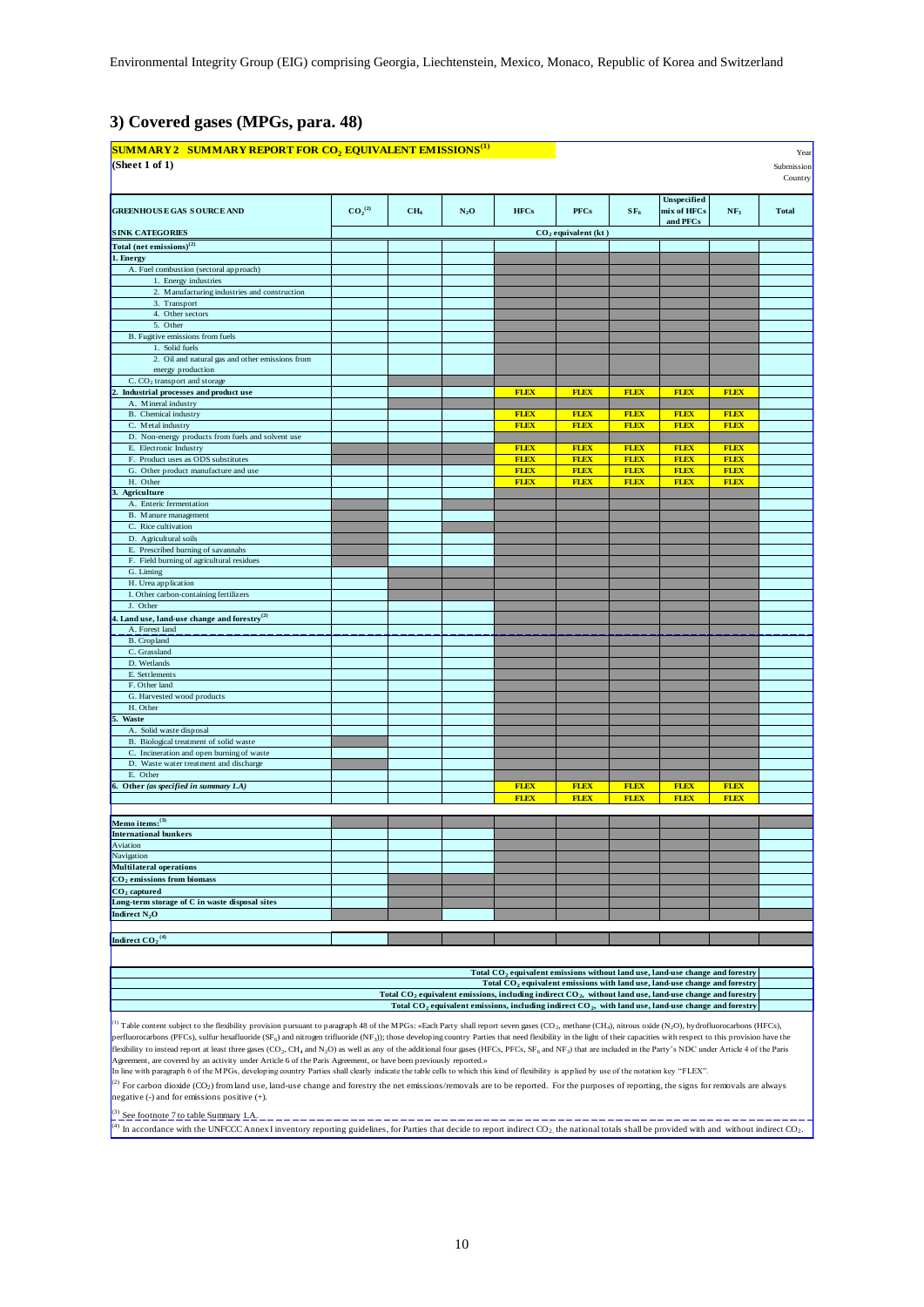Environmental Integrity Group (EIG) comprising Georgia, Liechtenstein, Mexico, Monaco, Republic of Korea and Switzerland

#### **4) Time series (MPGs, para. 57-58)**

| TABLE 10 EMISSION TRENDS <sup>(1)</sup>                                                                                                                                             |                                                            |                   |                                  |       |   |                       | Year                                                |
|-------------------------------------------------------------------------------------------------------------------------------------------------------------------------------------|------------------------------------------------------------|-------------------|----------------------------------|-------|---|-----------------------|-----------------------------------------------------|
| GHG CO <sub>2</sub> eq emissions                                                                                                                                                    |                                                            |                   |                                  |       |   |                       | Submission                                          |
| (Sheet 1 of $6$ )<br>Country                                                                                                                                                        |                                                            |                   |                                  |       |   |                       |                                                     |
| GREENHOUSE GAS SOURCE AND SINK CATEGORIES                                                                                                                                           | Base year <sup>(2)</sup> /<br>NDC reference<br>year/period | Starting year (X) | $X+1$<br>(kt CO <sub>2</sub> eq) | $X+2$ | m | Latest reporting year | Change from base to latest<br>reported year<br>$\%$ |
| Total (net emissions) <sup>(3)</sup>                                                                                                                                                |                                                            |                   |                                  |       |   |                       |                                                     |
| . Energy                                                                                                                                                                            |                                                            |                   |                                  |       |   |                       |                                                     |
| A. Fuel combustion (sectoral approach)                                                                                                                                              |                                                            |                   |                                  |       |   |                       |                                                     |
| 1. Energy industries                                                                                                                                                                |                                                            |                   |                                  |       |   |                       |                                                     |
| 2. Manufacturing industries and construction                                                                                                                                        |                                                            |                   |                                  |       |   |                       |                                                     |
| 3. Transport<br>4. Other sectors                                                                                                                                                    |                                                            |                   |                                  |       |   |                       |                                                     |
| 5. Other                                                                                                                                                                            |                                                            |                   |                                  |       |   |                       |                                                     |
| B. Fugitive emissions from fuels                                                                                                                                                    |                                                            |                   |                                  |       |   |                       |                                                     |
| 1. Solid fuels                                                                                                                                                                      |                                                            |                   |                                  |       |   |                       |                                                     |
| 2. Oil and natural gas and ther emissions from energy production                                                                                                                    |                                                            |                   |                                  |       |   |                       |                                                     |
| C. CO <sub>2</sub> transport and storage<br><b>Industrial Processes</b>                                                                                                             |                                                            |                   |                                  |       |   |                       |                                                     |
| A. Mineral industry                                                                                                                                                                 |                                                            |                   |                                  |       |   |                       |                                                     |
| B. Chemical industry                                                                                                                                                                |                                                            |                   |                                  |       |   |                       |                                                     |
| C. Metal industry                                                                                                                                                                   |                                                            |                   |                                  |       |   |                       |                                                     |
| D. Non-energy products from fuels and solvent use<br>E. Electronic industry                                                                                                         |                                                            |                   |                                  |       |   |                       |                                                     |
| F. Product uses as ODS substitutes                                                                                                                                                  |                                                            |                   |                                  |       |   |                       |                                                     |
| G. Other product manufacture and use                                                                                                                                                |                                                            |                   |                                  |       |   |                       |                                                     |
| H. Other                                                                                                                                                                            |                                                            |                   |                                  |       |   |                       |                                                     |
| Agriculture                                                                                                                                                                         |                                                            |                   |                                  |       |   |                       |                                                     |
| A. Enteric fermentation                                                                                                                                                             |                                                            |                   |                                  |       |   |                       |                                                     |
| B. Manure management<br>C. Rice cultivation                                                                                                                                         |                                                            |                   |                                  |       |   |                       |                                                     |
| D. Agricultural soils                                                                                                                                                               |                                                            |                   |                                  |       |   |                       |                                                     |
| E. Prescribed burning of savannahs                                                                                                                                                  |                                                            |                   |                                  |       |   |                       |                                                     |
| F. Field burning of agricultural residues                                                                                                                                           |                                                            |                   |                                  |       |   |                       |                                                     |
| G. Liming<br>H. Urea application                                                                                                                                                    |                                                            |                   |                                  |       |   |                       |                                                     |
| I. Other carbon-containing fertilizers                                                                                                                                              |                                                            |                   |                                  |       |   |                       |                                                     |
| J. Other                                                                                                                                                                            |                                                            |                   |                                  |       |   |                       |                                                     |
| . Land use, land-use change and forestry $\overset{(3)}{ }$                                                                                                                         |                                                            |                   |                                  |       |   |                       |                                                     |
| A. Forest land                                                                                                                                                                      |                                                            |                   |                                  |       |   |                       |                                                     |
| B. Cropland                                                                                                                                                                         |                                                            |                   |                                  |       |   |                       |                                                     |
| C. Grassland<br>D. Wetlands                                                                                                                                                         |                                                            |                   |                                  |       |   |                       |                                                     |
| E. Settlements                                                                                                                                                                      |                                                            |                   |                                  |       |   |                       |                                                     |
| F. Other land                                                                                                                                                                       |                                                            |                   |                                  |       |   |                       |                                                     |
| G. Harvested wood products                                                                                                                                                          |                                                            |                   |                                  |       |   |                       |                                                     |
| H. Other<br>Waste                                                                                                                                                                   |                                                            |                   |                                  |       |   |                       |                                                     |
| A. Solid waste disposal                                                                                                                                                             |                                                            |                   |                                  |       |   |                       |                                                     |
| B. Biological treatment of solid waste                                                                                                                                              |                                                            |                   |                                  |       |   |                       |                                                     |
| C. Incineration and open burning of waste                                                                                                                                           |                                                            |                   |                                  |       |   |                       |                                                     |
| D. Waste water treatment and discharge                                                                                                                                              |                                                            |                   |                                  |       |   |                       |                                                     |
| E. Other                                                                                                                                                                            |                                                            |                   |                                  |       |   |                       |                                                     |
| 6. Other (as specified in summary I.A)                                                                                                                                              |                                                            |                   |                                  |       |   |                       |                                                     |
| Memo items:                                                                                                                                                                         |                                                            |                   |                                  |       |   |                       |                                                     |
| <b>International bunkers</b>                                                                                                                                                        |                                                            |                   |                                  |       |   |                       |                                                     |
| Aviation                                                                                                                                                                            |                                                            |                   |                                  |       |   |                       |                                                     |
| Navigation                                                                                                                                                                          |                                                            |                   |                                  |       |   |                       |                                                     |
| Multilateral operations<br>CO <sub>2</sub> emissions from biomass                                                                                                                   |                                                            |                   |                                  |       |   |                       |                                                     |
| $CO2$ captured                                                                                                                                                                      |                                                            |                   |                                  |       |   |                       |                                                     |
| Long-term storage of C in waste disposal sites                                                                                                                                      |                                                            |                   |                                  |       |   |                       |                                                     |
| Indirect N <sub>2</sub> O                                                                                                                                                           |                                                            |                   |                                  |       |   |                       |                                                     |
|                                                                                                                                                                                     |                                                            |                   |                                  |       |   |                       |                                                     |
| Indirect $CO_2$ <sup>(4)</sup>                                                                                                                                                      |                                                            |                   |                                  |       |   |                       |                                                     |
|                                                                                                                                                                                     |                                                            |                   |                                  |       |   |                       |                                                     |
| Total CO <sub>2</sub> equivalent emissions without land use, land-use change and forestry<br>Total CO <sub>2</sub> equivalent emissions with land use, land-use change and forestry |                                                            |                   |                                  |       |   |                       |                                                     |
| Total CO <sub>2</sub> equivalent emissions, including indirect CO2, without land use, land-use change and forestry                                                                  |                                                            |                   |                                  |       |   |                       |                                                     |
| Total CO <sub>2</sub> equivalent emissions, including indirect CO2, with land use, land-use change and forestry                                                                     |                                                            |                   |                                  |       |   |                       |                                                     |
|                                                                                                                                                                                     |                                                            |                   |                                  |       |   |                       |                                                     |

**Note:** All the other footnotes for this table are given at the end of the table on sheet 6. Table content subject to the flexibility provision pursuant to paragraphs 57 and 58 of the MPGs: «Each Party shall report a consistent annual time series starting from 1990; those developing country Parties that need flexi light of their capacities with respect to this provision have the flexibility to instead report data covering, at a minimum, the reference year/period for its NDC under Article 4 of the Paris Agreement and, in addition, a series from at least 2020 onwards.» «For each Party, the latest reporting year shall be no more than two years prior to the submission of its national inventory report; those developing country Parties that need flexibilit capacities with respect to this provision have the flexibility to instead have their latest reporting year as three years prior to the submission of their national inventory report.»